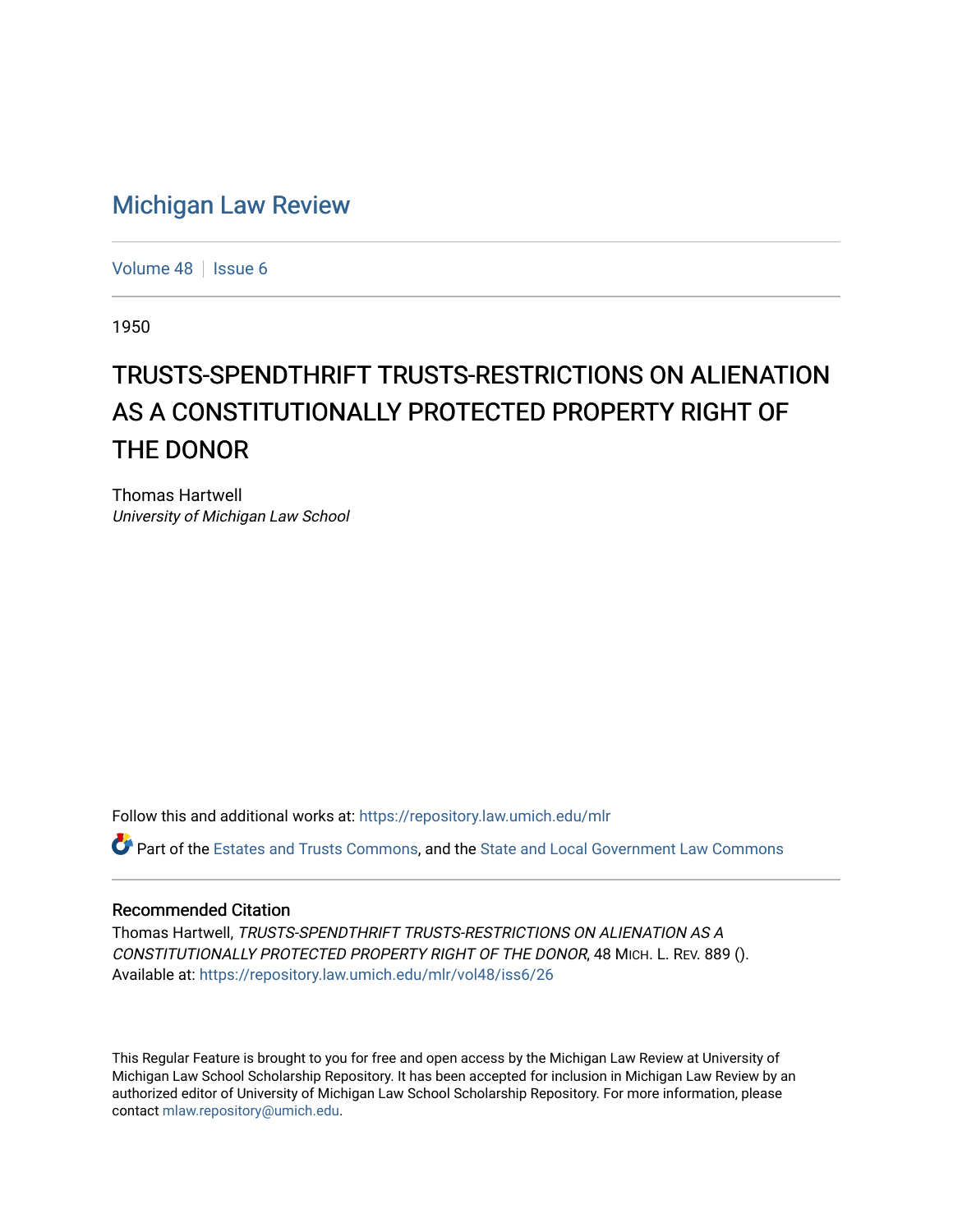TRUSTS-SPENDTHRIFT TRuSTs-RssnuCTioNs ON .ALmNATION AS A CoN-STITUTIONALLY PROTECTED PROPERTY RIGHT OF THE DONOR-The beneficiary of a spendthrift trust, created in 1921, sought to renounce and terminate her life interest, thereby vesting the fee simple of the trust res in her son, as remainderman, free of the spendthrift provisions. A Pennsylvania statute,<sup>1</sup> passed in 1945, authorized anyone with any interest in real or personal property to disclaim such interest, irrespective of any so-called spendthrift trust provisions. *Held,* prayer for termination denied on the ground that the statute, as it applied to spendthrift trusts created before its passage, was a violation of the donor-settlor's property rights under the Pennsylvania Constitution.2 To allow the beneficiary to disclaim her interest, and thus accelerate the interest of the remainderman, would be contrary to the intent of the settlor and would allow by indirection that which had never been allowed directly: enjoyment of the gift in trust without the restrictions placed on it by the settlor. *In re Borsch's Estate,* (Pa. 1949) 67 A. (2d) 119.

The fact that the beneficiary in the principal case sought to terminate completely her life interest long after her acceptance, and not simply to continue to enjoy the benefits of the trust without its restrictions, would seem insignificant in view of the decisions which hold that such a disclaimer is as much in violation of the settlor's intent as any other alienation by the beneficiary.3 The essential question, therefore, is whether the Pennsylvania statute could operate in contravention of the settlor's intent as to trusts created prior to its passage. The validity of the spendthrift trust in Pennsylvania has frequently been upheld on the ground that the owner of property has the right to dispose of it in the manner in which he should desire.<sup>4</sup> The necessary implication is that this right of disposition includes not only the right to select the object of one's bounty, but also to control, in some measure, the enjoyment of the property subsequent to the disposition. It is submitted that while this reasoning has often appeared in the decisions, such an analysis will not stand under careful examination.5 The ability of a settlor to

1 68 Pa. Ann. Stat. (Purdon, 1940) §581.

2 Art. 1, §9. "Nor can he be deprived of his life, liberty, or property, unless by the judgment of his peers or the law of the land."

<sup>3</sup>Cases holding that a spendthrift trust could not be terminated after acceptance are Blackwell v. Virginia Trust Co., 177 Va. 299, 14 S.E. (2d) 301 (1941); Malatesta's Estate, 29 Pa. Dist. Rep. 113 (1919).

<sup>4</sup>Holdship v. Patterson, 7 Watts (Pa.) 547 (1838); Morgan's Estate, 223 Pa. 228, 72 A. 498 (1909); Riverside Trust Co. v. Twitchell, 342 Pa. 558, 20 A. (2d) 768 (1941).

<sup>5</sup> See 3 Scott, Trusts 1844 (1939); Griswold, Spendthrift Trusts, 2d ed., 487 (1947). See also Brearley School, Ltd. v. Ward, 201 N.Y. 358, 94 N.E. 1001 (1911).